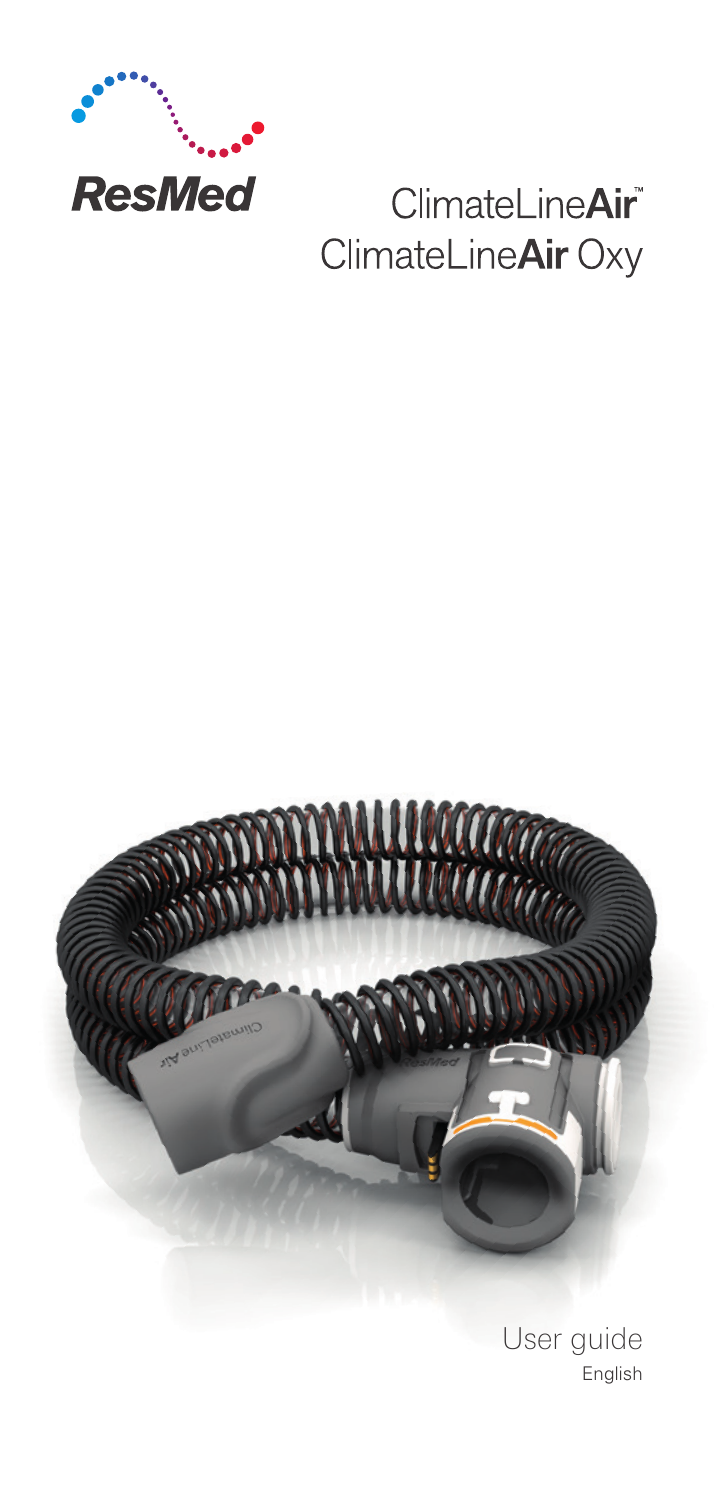

### ENGLISH

### About your ClimateLineAir

The ClimateLineAir™ is heated air tubing that delivers the desired temperature at your mask. ClimateLineAir Oxy is a variant of the ClimateLineAir that has a built-in oxygen connector to attach a supplemental oxygen supply.

When used with the HumidAir™ humidifier, ClimateLineAir heated air tubing allows you to use Climate Control. Climate Control is designed to make therapy more comfortable by enabling constant temperature and maintaining humidity.

The ClimateLineAir heated air tubing is designed for use with AirSense™ 10 / AirCurve™ 10 devices. Please read this entire user guide together with your device user guide before using your ClimateLineAir heated air tubing.

Note: Not all types of air tubing are available in all regions.

## Setup

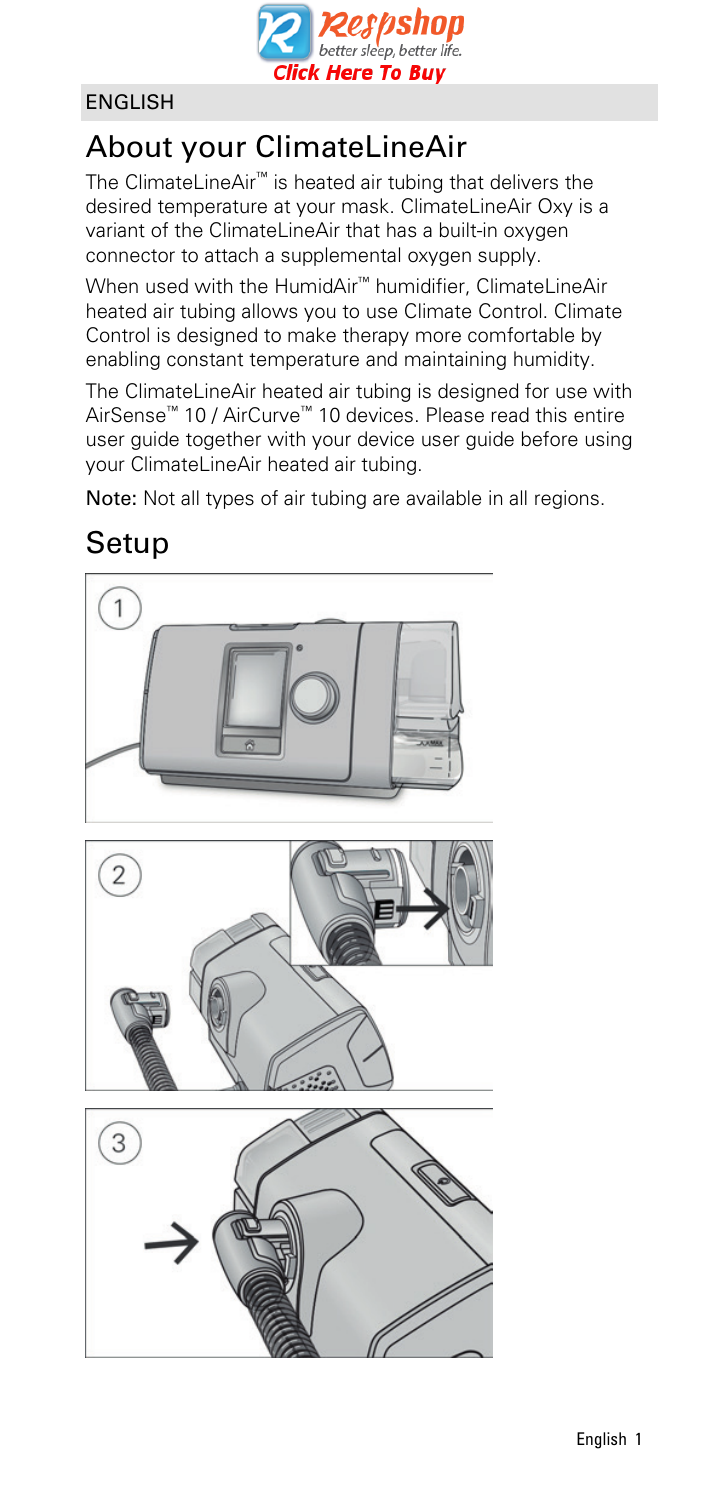

- 1. Make sure the device is connected and turned on.
- 2. Hold the orange cuff of the air tubing and line up the air tubing connector with the connector port.
- 3. Push the cuff until the connector clicks into place. ClimateLineAir connected will briefly display on the device screen.
- 4. Connect the assembled mask to the free end of the air tubing.

### Setup with supplemental oxygen

To set up the ClimateLineAir Oxy with supplemental oxygen, perform the steps outlined in the setup section and the following additional steps.





- 1. Remove the cap from the oxygen connector.
- 2. Connect the oxygen supply tubing to the oxygen connector. Make sure it is firmly attached.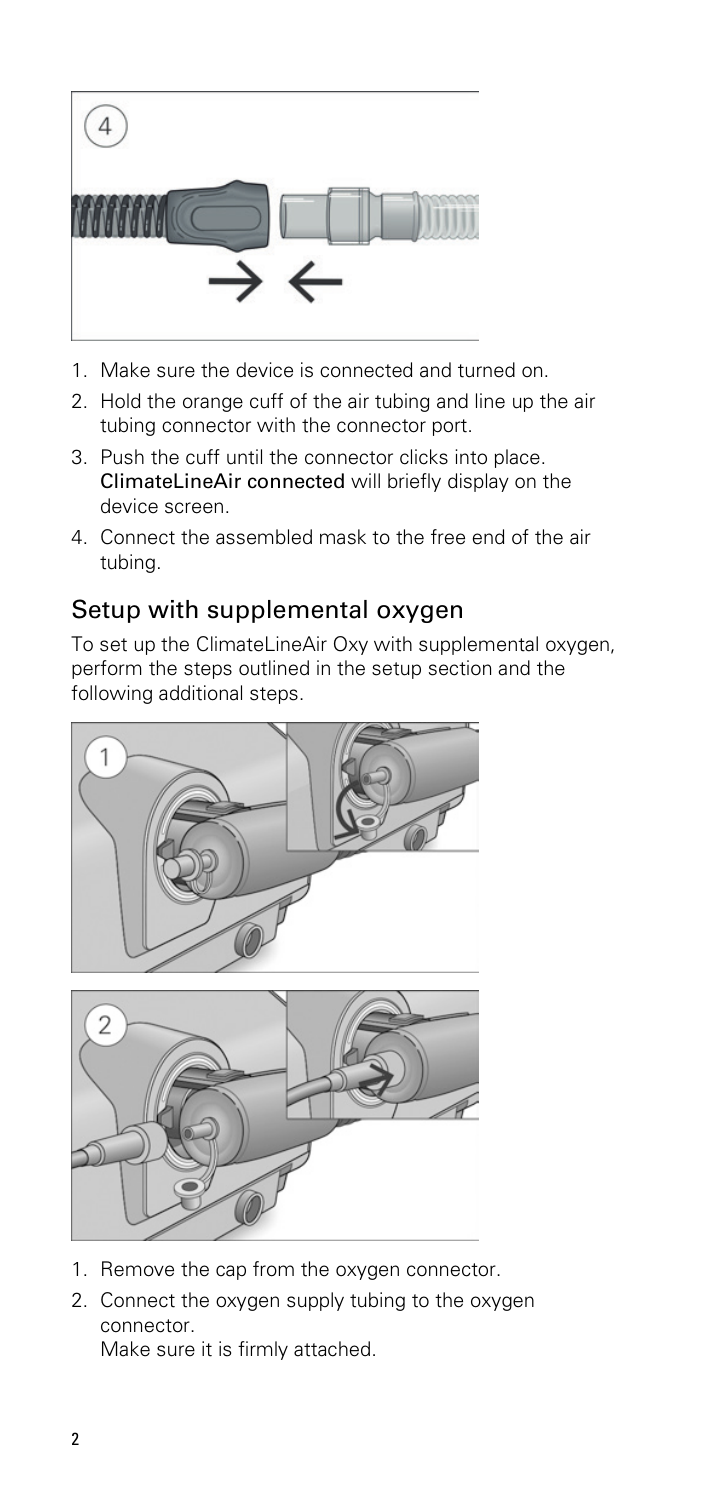#### Notes:

- Before adding oxygen, familiarize yourself with the specific warnings relating to the use of supplemental oxygen. These can be found at the end of your device User Guide.
- If you use the ClimateLineAir Oxy without supplemental oxygen, make sure the cap of the oxygen connector is firmly attached.

### Climate Control

Climate Control is an intelligent system that controls the humidifier and the ClimateLineAir heated air tubing to deliver constant, comfortable temperature and humidity levels during therapy.

Designed to prevent dryness of the nose and mouth, it maintains the set temperature and relative humidity while you sleep. Climate Control can be set to either Auto or Manual and is only available when both the ClimateLineAir and the HumidAir humidifier are attached.

### Climate Control Auto

Climate Control Auto is the recommended and default setting. Climate Control Auto is designed to make therapy as easy as possible, so there is no need to change the temperature or humidity settings.

The Tube Temperature is set to Auto (80°F [27°C]) and Climate Control adjusts the humidifier output to maintain a constant, comfortable humidity level of 85% relative humidity while protecting against rainout (water droplets in the air tubing and mask).

#### Tube Temperature

In Climate Control Auto there is no need to change any settings, but if the air in the mask feels too warm or cold you can adjust the tube temperature to find what is most comfortable for you. You can set the Tube Temperature to anywhere between 60–86°F (16–30°C), or turn it off completely.

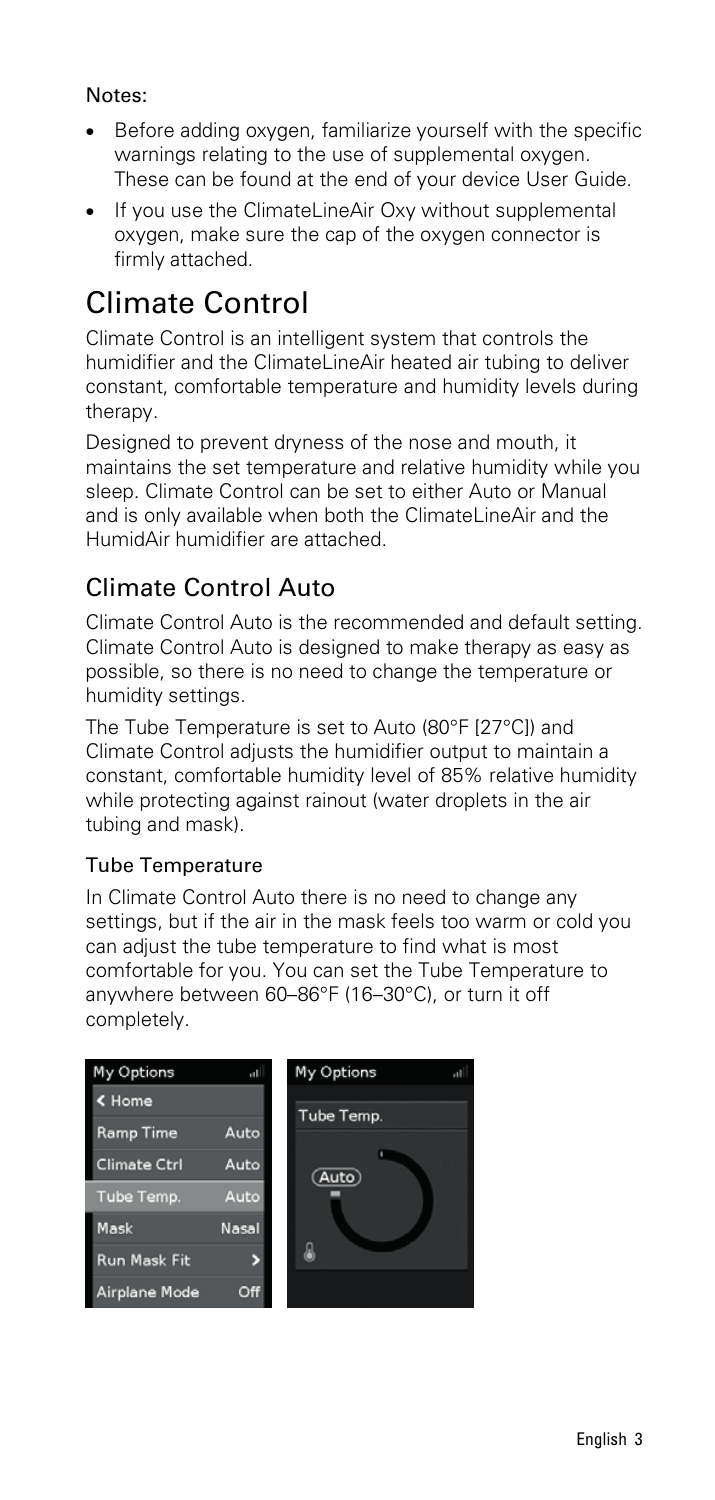#### To adjust the Tube Temperature:

- 1. In My Options, turn the dial to highlight Tube Temp. and then press the dial.
- 2. Turn the dial to adjust the temperature and press the dial to save the change.

### Climate Control Manual

Designed to offer you more flexibility and control over your settings, Climate Control Manual lets you adjust the temperature and humidity to the setting which is most comfortable for you.

In Climate Control Manual, the tube temperature and the humidity level can be set independently however, rainout protection is not guaranteed. If rainout does occur, first try increasing the tube temperature. If the air temperature becomes too warm and rainout continues, try decreasing the humidity.



#### To change to Climate Control Manual:

- 1. In My Options, turn the dial to highlight Climate Ctrl and then press the dial.
- 2. Turn the dial to select Manual and press the dial to save the change.

#### Humidity Level

The humidifier moistens the air and is designed to make therapy more comfortable. If you are getting a dry nose or mouth, turn up the humidity. If you are getting any moisture in your mask, turn down the humidity.

You can set the Humidity Level to Off or between 1 and 8, where 1 is the lowest humidity setting and 8 is the highest humidity setting.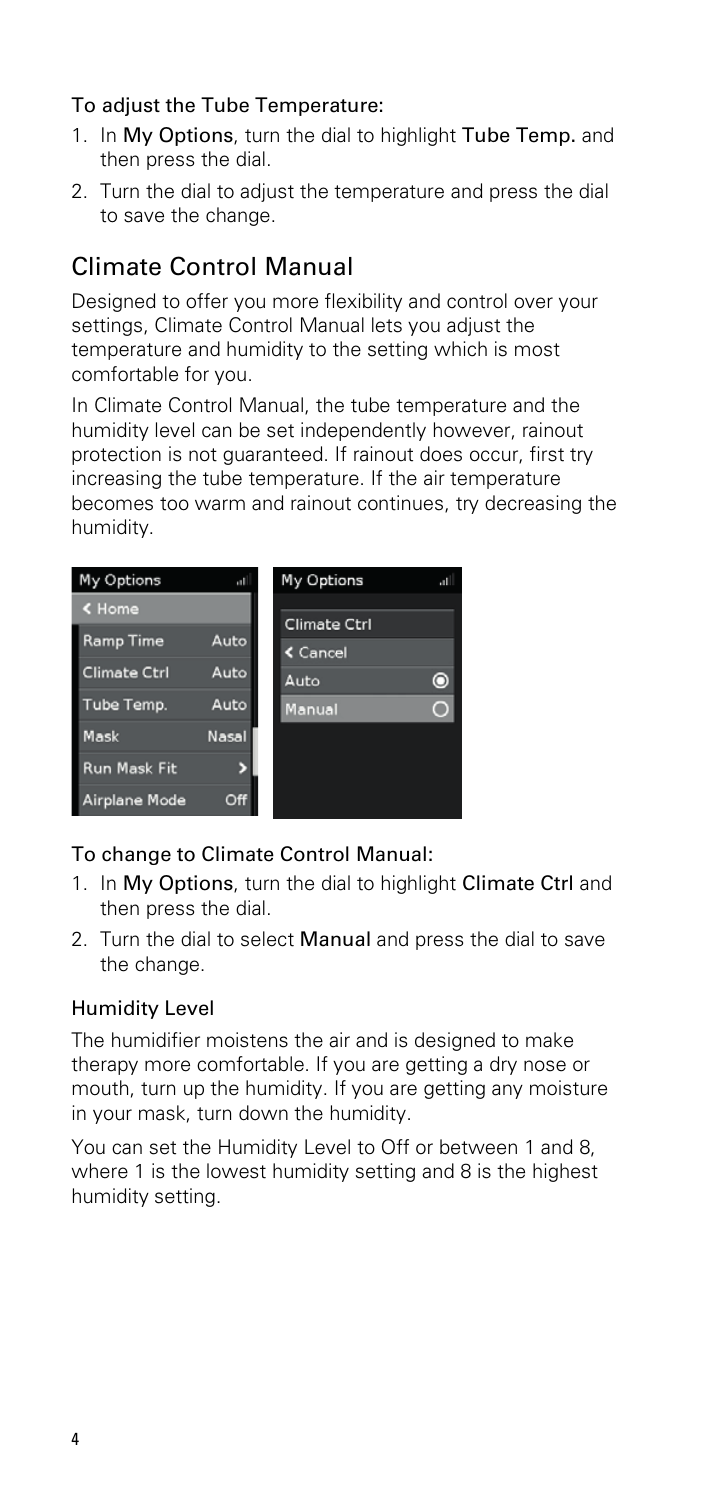

#### To adjust the Humidity Level:

- 1. In My Options, turn the dial to highlight Humidity Level and then press the dial.
- 2. Turn the dial to adjust the humidity level and press the dial to save the change.

If you have been using Climate Control Manual and want to return to Climate Control Auto, follow the instructions below.



#### To change to Climate Control Auto:

- 1. In My Options, turn the dial to highlight Climate Ctrl and then press the dial.
- 2. Turn the dial to select Auto and then press the dial to save the change.

### Caring for your ClimateLineAir

It is important that you regularly clean your air tubing to make sure you receive optimal therapy. The following sections will help you with disconnecting, cleaning, checking and reconnecting your air tubing.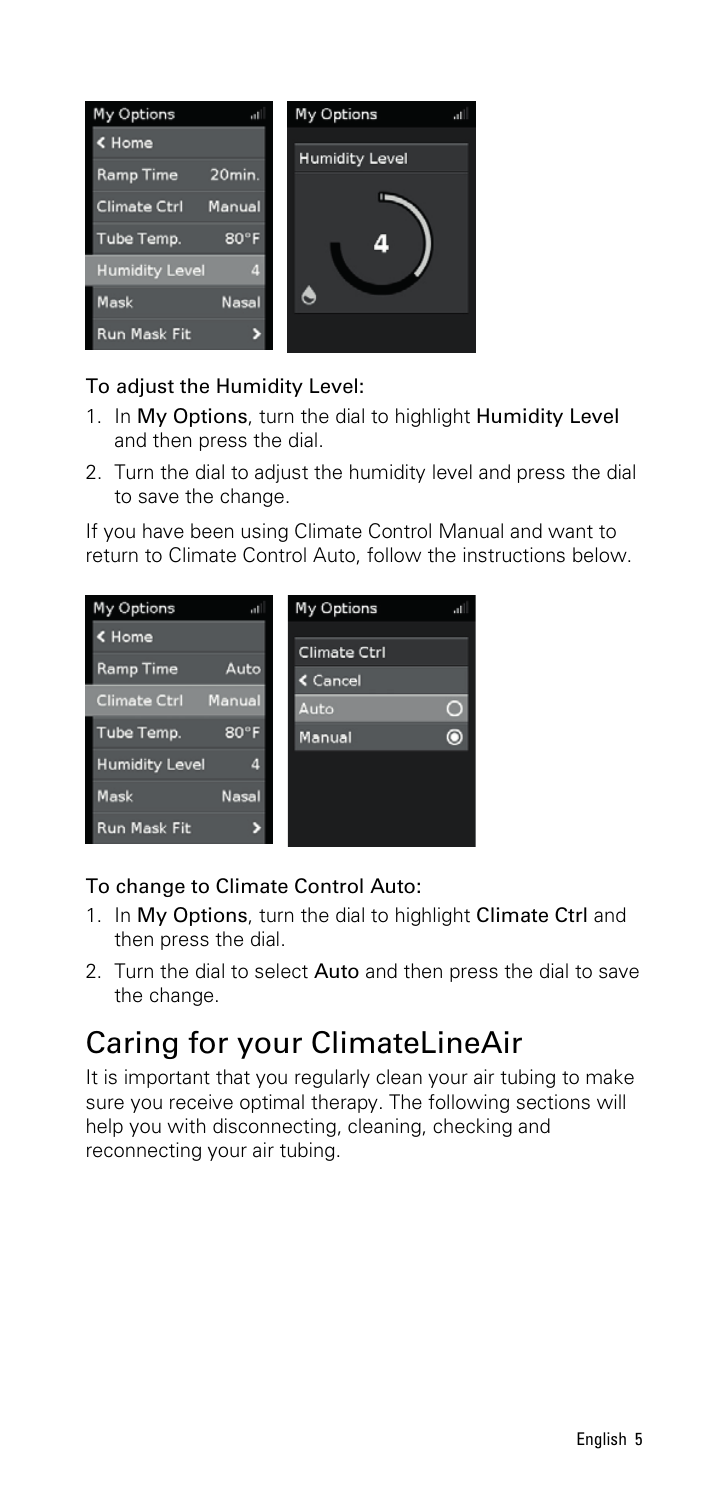### Disconnecting





- 1. Hold the cuff of the air tubing, apply gentle pressure to the release buttons and pull it away from the device.
- 2. Hold both the cuff of the air tubing and the swivel of the mask, then gently pull apart.

Note: Only hold and pull the cuff of the air tubing. Do not hold or pull the tubing itself as it may cause damage.

### Cleaning

You should clean the air tubing weekly as described.

- 1. Wash the air tubing in warm water using mild detergent. Do not wash in a dishwasher or washing machine.
- 2. Rinse the air tubing thoroughly and allow to dry, out of direct sunlight and/or heat.

### Checking

You should regularly check the air tubing for any damage. If there are any holes, tears or cracks you should replace it.

### Reconnecting the air tubing

When the air tubing is dry, you can reconnect it to the device.

- 1. Connect the air tubing firmly to the air outlet located on the rear of the device.
- 2. Connect the free end of the air tubing firmly onto the assembled mask.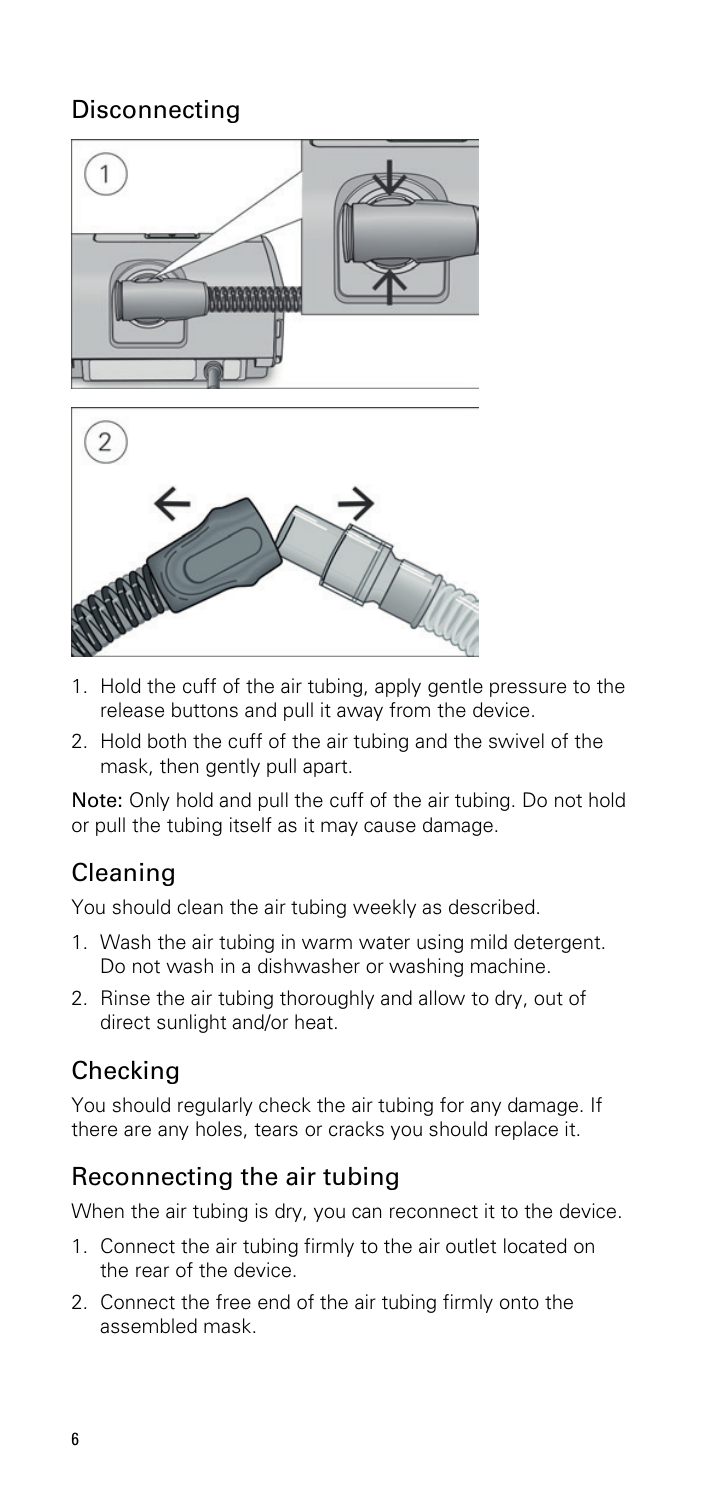## Troubleshooting

If you have any problems, refer to the troubleshooting section of your device user guide or www.resmed.com.

## Technical specifications

| <b>Environmental conditions</b>                                                      |                                               |                                                                                                                                                                                                                                                      |                   |
|--------------------------------------------------------------------------------------|-----------------------------------------------|------------------------------------------------------------------------------------------------------------------------------------------------------------------------------------------------------------------------------------------------------|-------------------|
| Operating temperature:                                                               |                                               | +41°F to +95°F (+5°C to +35°C)<br>Note: The air flow for breathing<br>produced by this therapy device can<br>be higher than the temperature of<br>the room. Under extreme ambient<br>temperature conditions (104°F/40°C)<br>the device remains safe. |                   |
| Operating humidity:                                                                  |                                               | 10 to 95% relative humidity, non-<br>condensing                                                                                                                                                                                                      |                   |
| Operating altitude:                                                                  |                                               | Sea level to 8,500' (2,591 m); air<br>pressure range 1013 hPa to 738 hPa                                                                                                                                                                             |                   |
| Storage and transport temperature:<br>Storage and transport humidity:                |                                               | -4°F to +140°F (-20°C to +60°C)<br>5 to 95% relative humidity, non-<br>condensing                                                                                                                                                                    |                   |
| Electromagnetic compatibility<br>Refer to the device User Guide.                     |                                               |                                                                                                                                                                                                                                                      |                   |
| Temperature<br>Temperature range:<br>Cut-out:                                        |                                               | +60 to +86 $^{\circ}$ F (+16 to +30 $^{\circ}$ C)<br>+106°F (+41°C)                                                                                                                                                                                  |                   |
| Operating pressure range<br>Maximum recommended pressure                             |                                               | 25 cm H <sub>2</sub> O (25 hPa)                                                                                                                                                                                                                      |                   |
| Physical                                                                             |                                               |                                                                                                                                                                                                                                                      |                   |
| Air tubing                                                                           | Material                                      | Length                                                                                                                                                                                                                                               | Inner<br>diameter |
| ClimateLineAir                                                                       | Flexible plastic and<br>electrical components | $6'6''$ (2 m)                                                                                                                                                                                                                                        | $0.6"$ (15 mm)    |
| ClimateLineAir<br>0xy                                                                | Flexible plastic and<br>electrical components | $6'4''$ (1.9 m)                                                                                                                                                                                                                                      | $0.75$ " (19 mm)  |
| Design life<br>Air tubing: Standard, SlimLine,<br>ClimateLineAir, ClimateLineAir Oxy |                                               | 6 months                                                                                                                                                                                                                                             |                   |

### Symbols

The following symbols may appear on the product or packaging.

Manufacturer. **EC REP** European Authorized Representative. REF Catalog number. LOT Batch code. Rx Only Prescription only (In the US, Federal law restricts these devices to sale by or on the order of a physician).  $\mathcal{L}$  Humidity limitation.  $\mathcal{L}$  Temperature limitation.  $\Theta$  China pollution control logo 1. **Change 2.** China pollution control logo 2. English 7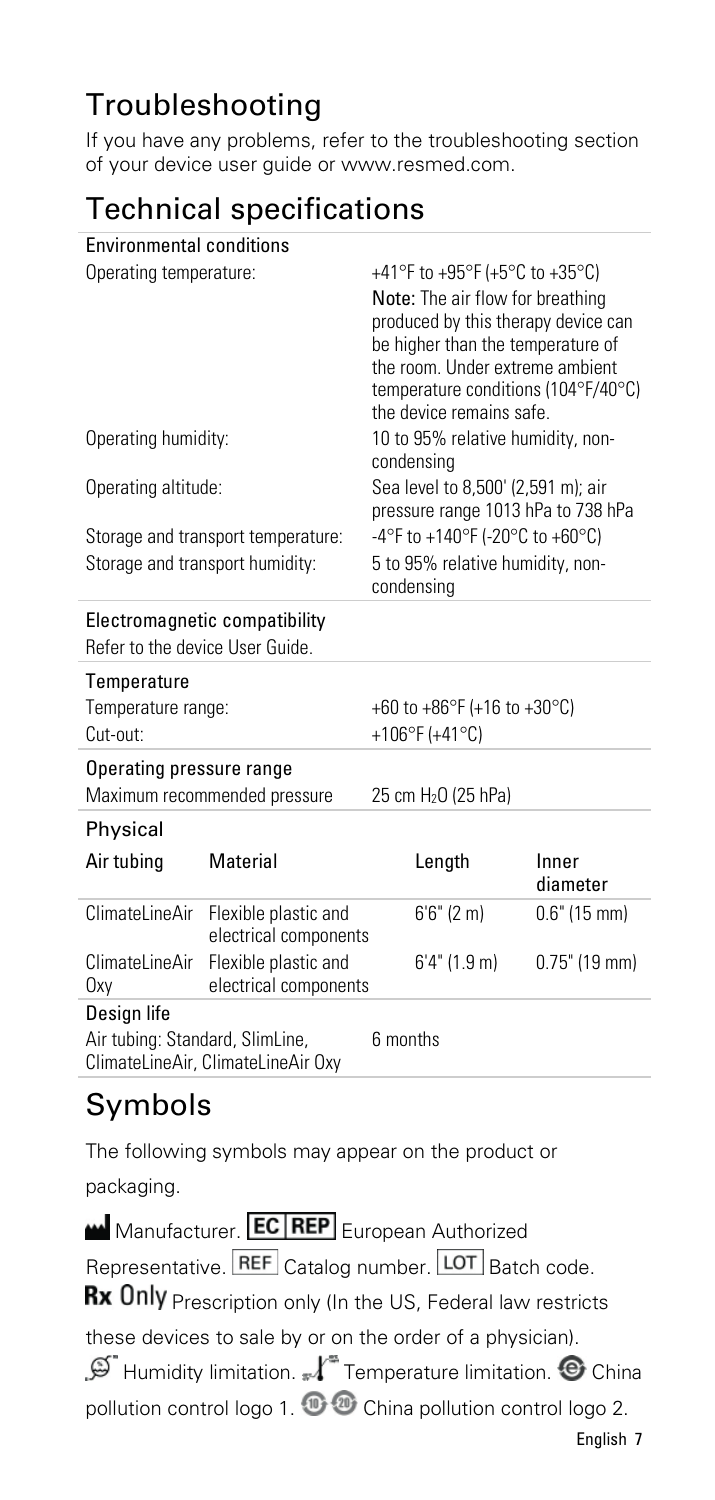

### Environmental information

This device should be disposed of separately, not as unsorted municipal waste. To dispose of your device, you should use appropriate collection, reuse and recycling systems available in your region. The use of these collection, reuse and recycling systems is designed to reduce pressure on natural resources and prevent hazardous substances from damaging the environment.

If you need information on these disposal systems, please contact your local waste administration. The crossed-bin symbol invites you to use these disposal systems. If you require information on collection and disposal of your ResMed device please contact your ResMed office, local distributor or go to www.resmed.com/environment.

### Limited warranty

Refer to your device user guide.